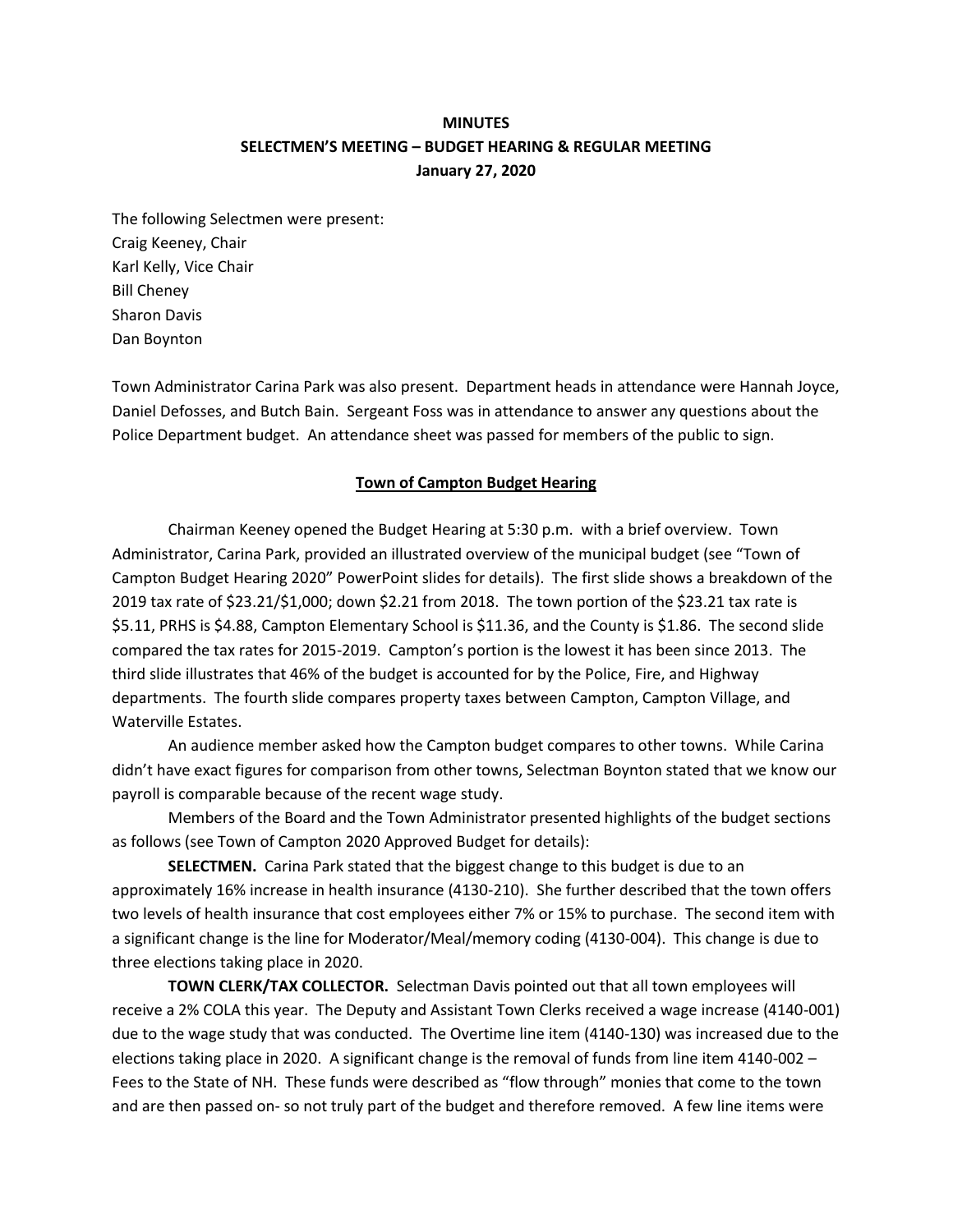changed to reflect more accurate actual costs – such as 4140-003 and -004. 4140-006 and -016 are increased due to the elections taking place in 2020.

**FINANCIAL ADMINISTRATION.** Carina Park described that changes in payroll, health insurance, and training were due to one employee's retirement and the hiring of a new employee. A new threeyear term for the Auditors (4150-001) resulted in a modest increase. As with some other departments, a stipend was added for volunteer committee work (CIP Committee).

**ASSESSING SERVICES.** Carina Park stated that the town's Reval /Updates line went down to its normal rate for 2020 (4152-001).

**LEGAL EXPENSES.** Carina Park. An increase of \$5000 was budgeted to reflect actual costs incurred from 2019 (4153-001).

**PERSONNEL ADMINISTRATION.** Carina Park. The only item of note was \$1.00 line item 4155- 006 (Unemployment) that Carina Park described as a place holder since it isn't currently being used. Carina informed the public that Merit Pay (4155-007) was previously paid out in the year following an employee's evaluation, causing occasional confusion. The practice of payment of Merit Pay has been changed to paying it the same year the evaluation process is completed.

**PLANNING BOARD**. Selectman Cheney stated that the only significant change was the provision for paying Committee volunteer stipends. (4191-008).

**ZONING BOARD.** Selectman Cheney stated that the only significant change was the provision for paying Committee volunteer stipends. (4191-008).

**GENERAL GOVERNMENT BUILDINGS**. Selectman Kelly pointed out that the Custodial line (4194- 003) had been modestly increased to improve the maintenance of the town office buildings. Cost of telephone lines (4194-007) had decreased due to a new plan that Selectman Boynton worked on obtaining. The line item for yard care (4194-008) was increased by \$500.

**CEMETERY.** Selectman Kelly pointed out that the labor cost had been increased (4195-001) due to the need for a part-time worker.

**INSURANCE.** Chairman Keeney stated that there were no significant changes.

**ADVERTISING & REGIONAL ASSOCIATIONS**. Chairman Keeney pointed out that a request form is now distributed to improve accountability from agencies. Two agencies did not return completed forms for this year: American Red Cross, and Day Away Program. They did not receive funding in the 2020 year (4197-001).

**OTHER GENERAL GOVERNMENT**. Chairman Keeney stated that there were no significant changes.

**WALKING TOWN BOUNDARY LINES**. Chairman Keeney stated there was no change.

**POLICE DEPARTMENT.** Selectman Boynton described several changes to this budget. Significantly, a line was added for Prosecutor (4210-002) as these duties were removed from the Chief and a shared position created between two other towns, Lincoln and Woodstock. The revenue from those towns isn't shown in this budget but it offsets most of the cost. An increase in the Overtime line (4210-001) is due to a new officer who is currently at the training academy. \$4500 was removed from Training (4210-003) and more appropriately placed in payroll since this is money used to pay for coverage when officers are at a training event. An increase in Uniforms & Equipment (4210-004) is being used to replace worn ballistic gear. An increase in Office (4210-007) is due to increased demands of mandated Discovery requirements and software changes. A question came from the Public regarding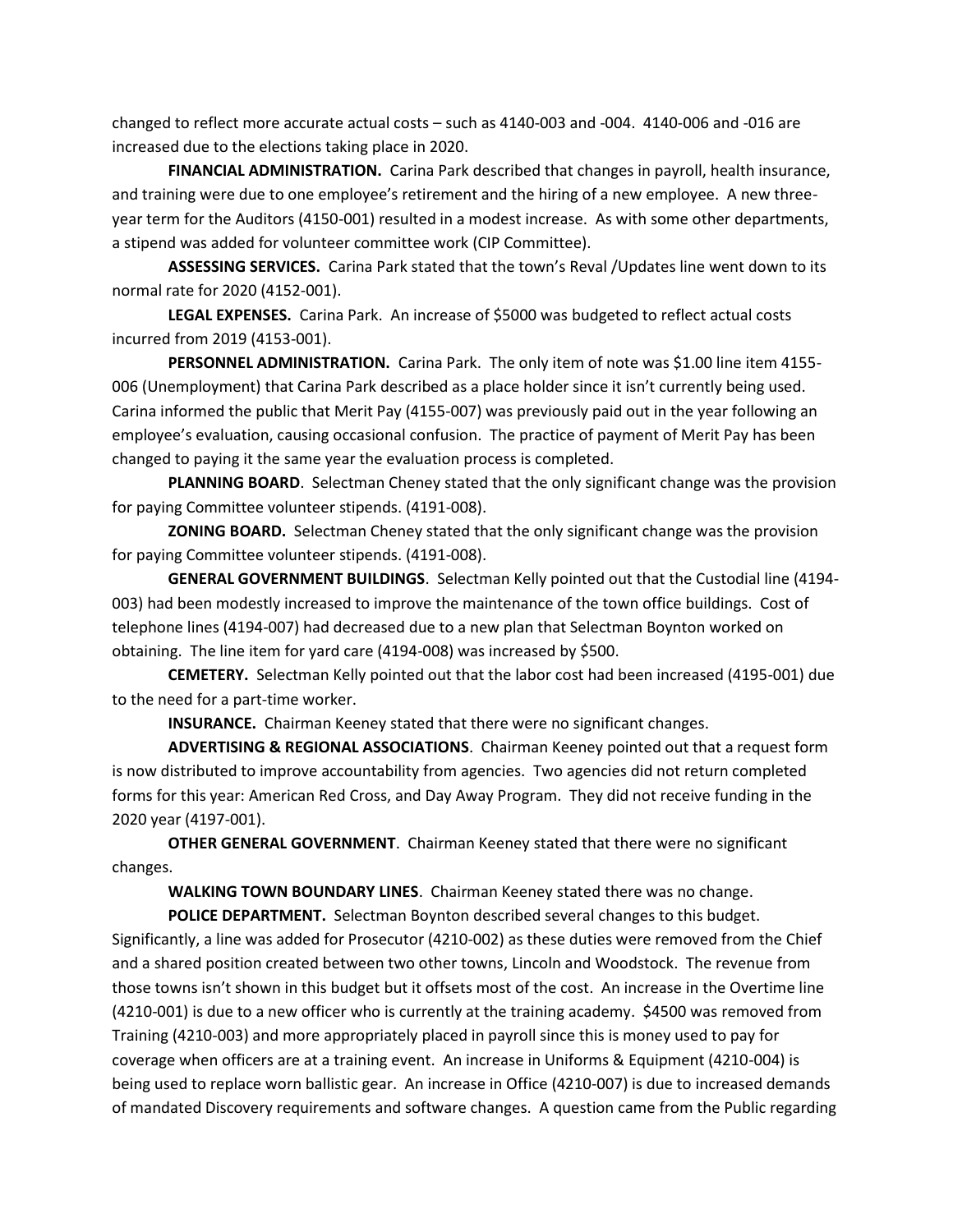"Legal/Prosecutor" (4210-013). Selectman Boynton responded that this line item's name was a legacy and would be changed in the future to simply "Legal" to reflect that this pays for hard costs such as law books. A member of the Public questioned the Retirement line item (4210-230). Carina responded that the rate is set by State statute and is currently about 27%.

FIRE DEPARTMENT. Chairman Keeney pointed out that a significant change in this budget concerns Payroll (4220-006). A third eight-week period of 24-hour coverage was added to this budget to decrease the burden of on-call coverage. In addition, it was pointed out that one full pay period was carried over into this budget since it is the first full year of the Fire Department being administered under the town of Campton. A question was raised by a member of the audience concerning Lakes Region Mutual Fire Aid (4220-091) increase. Chairman Keeney responded that the Town has no control over Lakes Region's charges as there are no other services available. Chairman Keeney stated that Campton's total share of the Fire Department budget has gone down due to the Inter-governmental Agreement between Campton, Thornton and Ellsworth. Chief Defosses stated that each of the towns pay a portion of the bill based on valuation, town population, and a fixed cost.

**EMERGENCY MANAGEMENT**. Chairman Kelly stated there was no change.

**SIGNS, POSTS, E911.** Selectman Kelly stated there was no change.

**HIGHWAY DEPARTMENT.** Selectman Kelly said that one employee received an increase in wages due to the wage study. Overtime (4312-002) was increased because the previous budgeted line had been exceeded. The line for Sub-Contractors (4312-009) was increased because the previous budgeted line had been exceeded. The line for Winter Salt (4312-012) was increased by \$2,000 per the request of the Road Agent.

**HYDRANT RENTAL.** Selectman Cheney stated there was no change.

**SOLID WASTE & LANDFILL ADMINISTRATION.** Selectman Cheney stated there were no changes. **BEEBE RIVER UTILITIES – WATER & SEWER.** Selectman Cheney stated there were no changes. **HEALTH AGENCIES.** Selectman Davis provided explanation that this expense is the Campton share of home health care provided to some residents.

**TOWN WELFARE**. Selectman Davis described a \$5,000 decrease because applications for assistance had decreased.

**PARKS & RECREATION**. Selectman Davis described a \$3,791 increase in payroll (4520-001) due to the addition of qualified adult oversight for some of the programs, especially for those that serve children with special needs. There was a necessary increase in training costs (4520-003) to educate the new personnel. These costs will be offset by about \$48,000 in collected revenues.

**LIBRARY.** Selectman Davis described a shift in payroll due to the Director and Assistant Director switching roles. In addition, it was pointed out that Trustees could no longer volunteer their time due to labor laws (4550-001). A member of the audience asked why many of the 2019 expenses were not recorded. It was explained that the Library Trustees pay these costs from their bank account which is audited by the town auditors and they receive disbursements from the town quarterly.

**PATRIOTIC PURPOSES.** Selectman Boynton stated that there was no change.

**CONSERVATION COMMISSION.** Selectman Boynton stated the only change was the addition of stipends for volunteers (4611-010).

**LONG TERM DEBT – PRINCIPAL**. Selectman Davis said that the principal had decreased by \$29,095 which also meant that the cost of interest on the principal had gone down.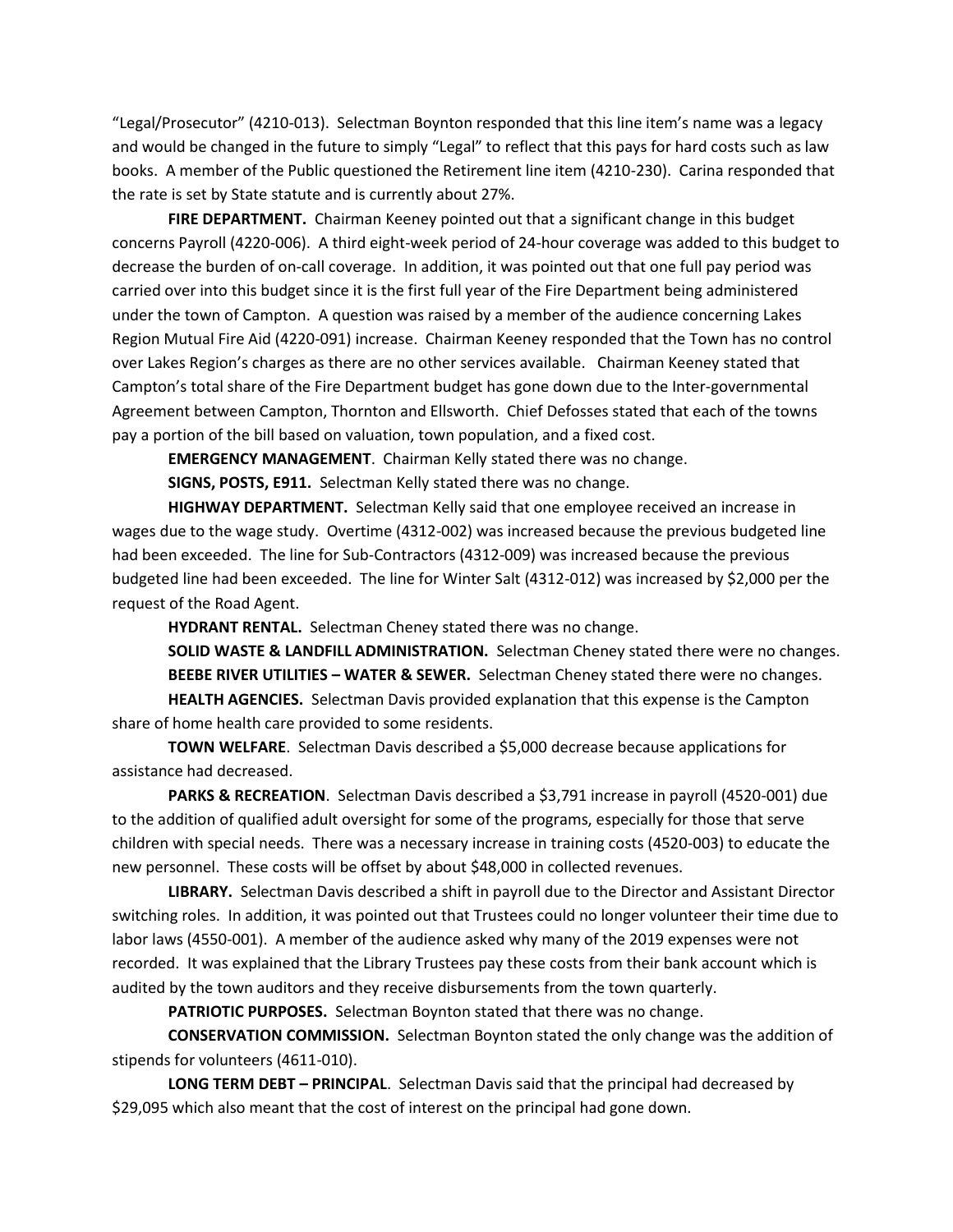**CAPITAL RESERVE FUNDS.** Carina Park said that this is the second year of an active CIP Committee that meets once monthly. They have made two recommendations for 2020: increasing the paving and gravel for road improvement (4900-013), and a decrease in highway heavy equipment (4900- 001). Carina pointed out that these funds are raised by taxation. A member of the audience questioned the gravel line item and Carina restated that the funds will be used to improve, not maintain, roads. Chairman Keeney stated that the Road Agent will be putting together a 5-year plan and a road study will be conducted to determine best use of these funds.

**CAPITAL RESERVE FUNDS – FUNDED BY UNDESIGNATED FUND BALANCE- NO AMOUNT TO BE RAISED BY GENERAL TAXATION.** Carina Park said that these funds come from town surplus, not taxation.

**2020 PETITIONED WARRANT ARTICLES – FUNDED BY UNDESIGNATED FUND BALANCE – NO AMOUNT TO BE RAISED BY GENERAL TAXATION.** Selectman Boynton stated no significant changes.

**2020 PETITIONED WARRANT ARTICLES**. Selectman Boynton stated there are two petitioned articles with regards to the Municipal Library Construction – one to expand the use of the Capital Reserve fund to include engineering and planning expenses and the other for \$17,500 to be added to the Municipal Library Construction Capital Reserve Fund.

**2020 CAPITAL OUTLAY WARRANT ARTICLES – FUNDED BY UNDESIGNATED FUND BALANCE – NO AMOUNT TO BE RAISED BY GENERAL TAXATION.** Selectman Boynton stated that all cruisers are on a 6-year turn-over cycle and the SUV is on a 7-year turn-over cycle. It is now time to replace the SUV. In addition, Selectman Boynton stated that the Police Equipment Grant is used to pay for the consoles in the vehicles so officers can improve efficiency by completing administrative work in the field.

As a final comment, Carina stated that the 2020 budget reflected a 1.34% increase over the 2019 budget.

Chairman Keeney adjourned the Town of Campton Budget Hearing at 6:20 p.m.

Campton School Board Chair, Danny Desrosiers, announced the school board budget hearing will be held on February 5<sup>th</sup> at 6:30pm at the Elementary School.

# **Call to Order.**

A regular meeting of the Town of Campton Board of Selectmen was called to order at 6:21 p.m. on Monday, January 27, 2020 by Chairman Craig Keeney in the Campton Town offices.

The following Selectmen were present: Craig Keeney, Chair Karl Kelly, Vice Chair Bill Cheney Sharon Davis